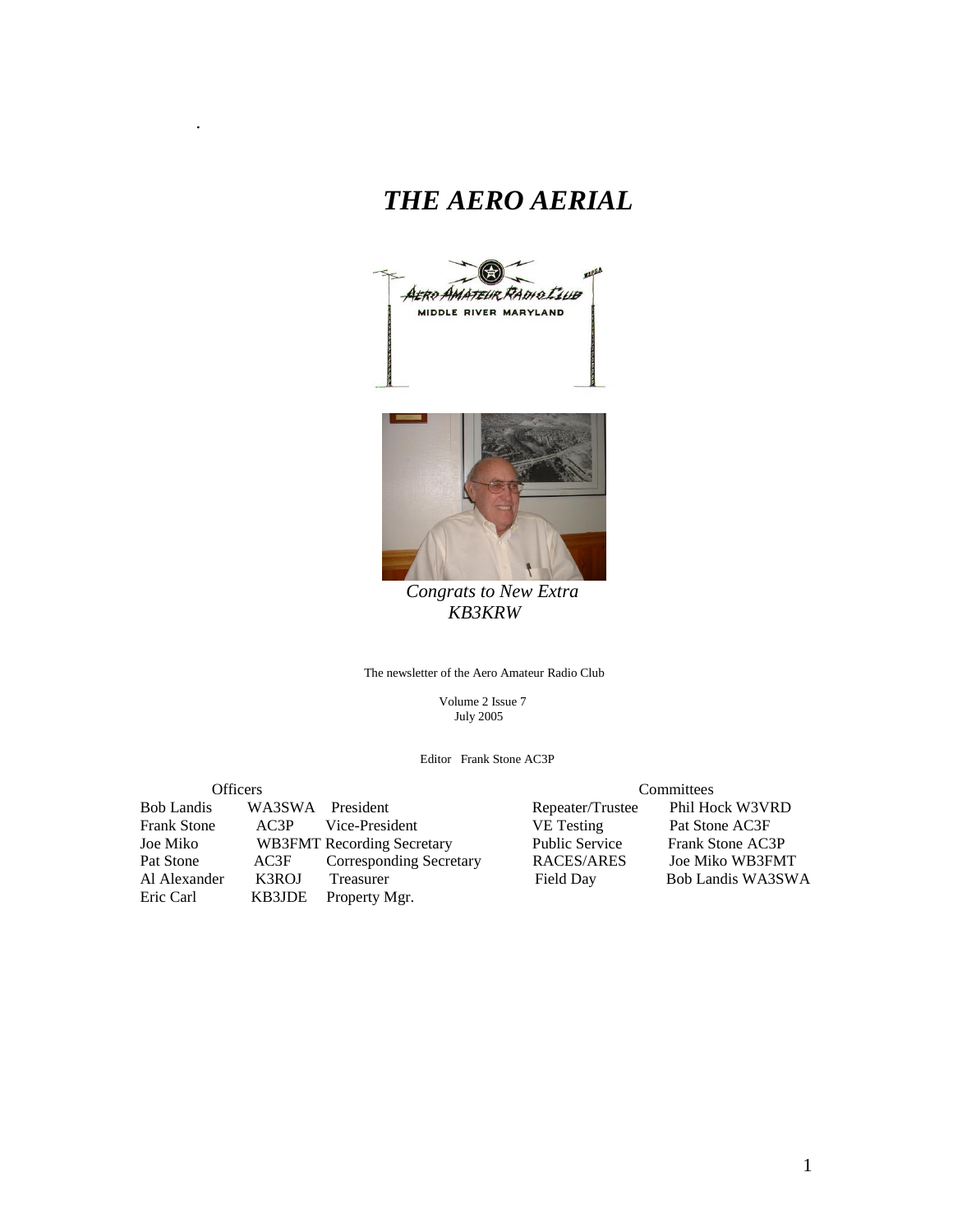#### ABOUT THE AERO AMATUER RADIO CLUB

 Meetings: First and Third Wednesdays at 7:30 pm at Coffman's Diner (Middle River and Orem's Rd.)

Nets: See Local Area Net Schedule

Repeaters: W3PGA (147.24 MHz - / 449.575 MHz -)

WEBSITE: http://mywebpages.comcast.net/w3pga/

#### **LOCAL AREA NETS**

### **Day Time Frequency (MHz) NET NAME**

| Daily       | $9 - 10$ am       | 147.03  | <b>ORIOLE</b> Net                 |
|-------------|-------------------|---------|-----------------------------------|
| Daily       | $6 - 6:30$ pm     | 3.920   | Maryland Emergency Phone Net      |
| Daily       | $6:30 - 7$ pm     | 146.670 | <b>Baltimore Traffic Net</b>      |
| Daily       | 7 pm and 10 pm    | 3.643   | Maryland/DC/Delaware Traffic Net  |
| <b>MTTF</b> | 7 pm              | 146.505 | <b>AERO Code Practice Net</b>     |
| $1st$ Tues  | 7:30 pm           | 145.330 | <b>Baltimore ARES Net</b>         |
| $2nd$ Tues  | $7:30 \text{ pm}$ | 146.670 | <b>Baltimore County RACES Net</b> |
| $2nd$ Wed.  | 8 pm              | 28.445  | <b>AERO ARC Net</b>               |
| $4th$ Wed   | 8 pm              | 147.240 | <b>AERO ARC Net</b>               |
| $5th$ Wed.  | 8 pm              | 449.575 | <b>AERO ARC Net</b>               |

## Code Practice Net Schedule Change for Summer

Due to summer schedule conflicts, the Code Practice Net on 146.505 Mhz. will run at a reduced schedule. Beginning June 13, 2005, the net will run at 7 p.m on Monday, Tuesday, Thursday and Friday.

The net will return to its normal schedule after Labor Day.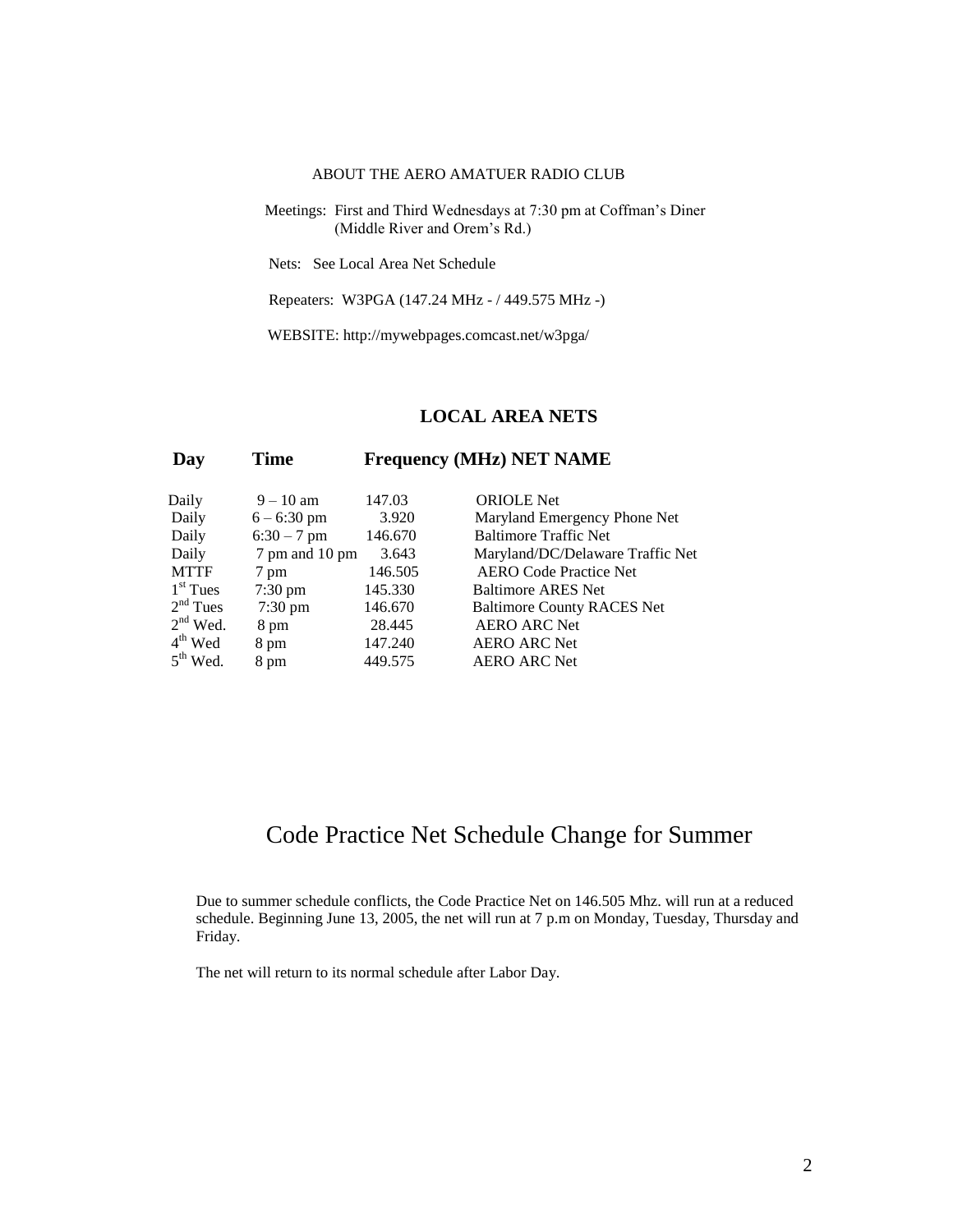## **Election Results**

The Annual Election of Officers took place during the May 18<sup>th</sup> meeting at Coffman's. The some new officers were elected. Some retained. Some changed duties.

The new officers for 2005-2006 are:

 President - Bob Landis WA3SWA Vice-President – Frank Stone AC3P Recording Sec'y – Joe Miko WB3FMT Corresponding Sec'y – Pat Stone AC3F Treasurer – Al Alexander K3ROJ Property Manager – Eric Carl KB3JDE

Congratulations to the new officers and thanks to those who have served the past year.

## **Code Practice NET Celebrates First Anniversary**

Beginning on the Monday after Field Day 2004, W3PGA went on the air with a nightly code training net on 146.505 Mhz. simplex.

The idea was simple. Provide a means for no code licensees to learn and practice Morse Code in preparation for the element 1 exam with using a 2 meter radio.

The net began with Frank AC3P sending a five word per minute code practice but then shifted to instruction when KB3KRV and later KB3JVP checked in for training. At that point Pat, AC3F took over the duties of conducting an on-the-air class. Once Dave and Ken passed their code exams, the net shifted back to a nightly code practice.

The code practice net runs nightly at 7 p.m. except for Wednesdays, times when Frank and Pat cannot make it (usually announced in advance) and if there are thunderstorms nearby.

Transmissions are made using an ICOM 706 MKIIG running 50 watts to a Cushcraft Ringo. The code is computer generated usually at 5 words per minute Farnsworth. The text is normally in QSO format. Sometimes Frank will throw in plain test or mistakes just to keep the students on their toes.

The actual code transmission is no more than 11 minutes followed by a reading of the text.

Once the practice session is over, about 15 minutes, the net is followed by roundtable discussions.

Since the beginning of the net, KB3KRV, KB3JVP and KB3KRW have become regular check-ins.

For some Morse Code fun and conversation, come join the Code Practice Net on 147.505 Mhz. The more the merrier.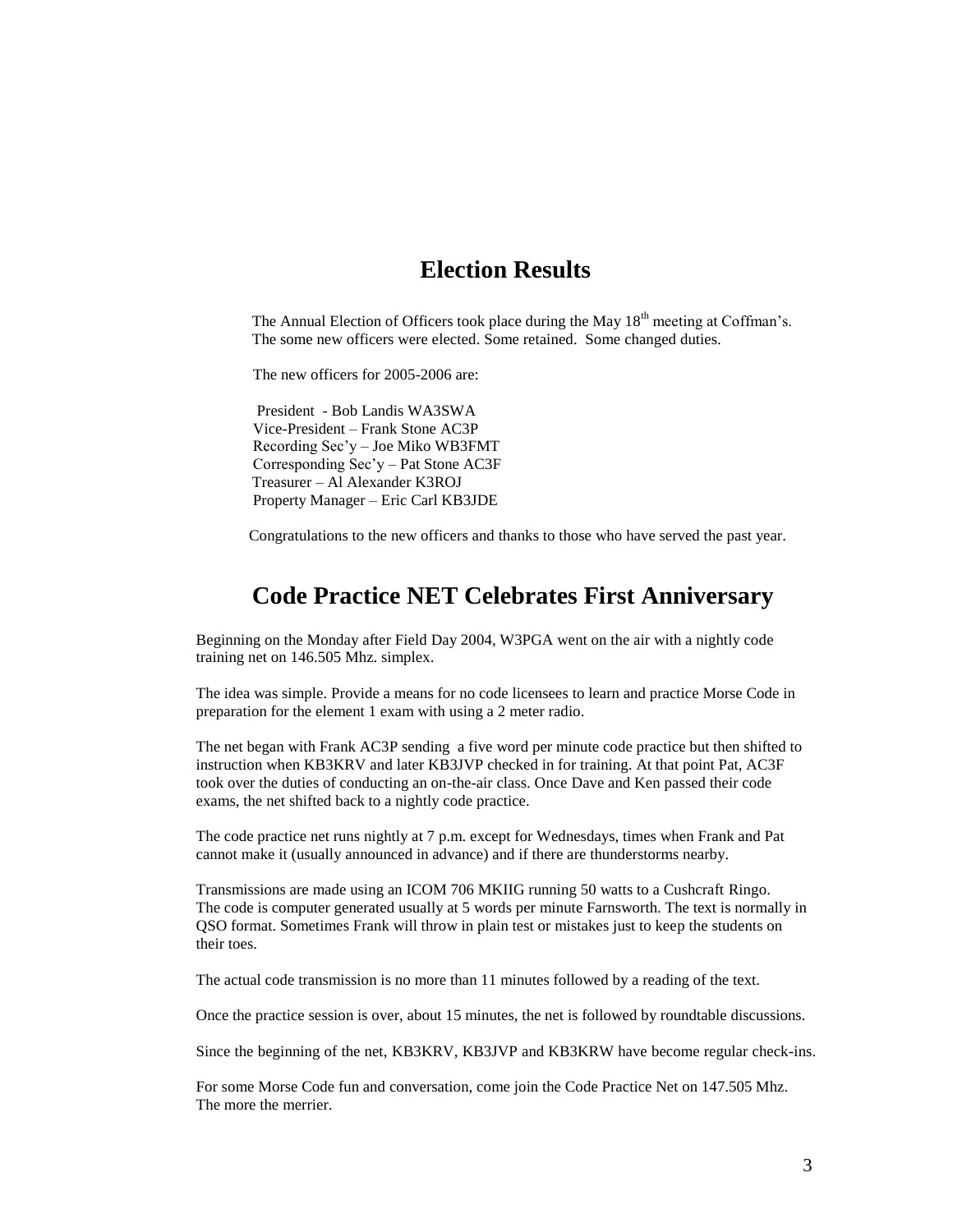## **Station Activities**

Welcome to new AERO members, Mike KB3RMX and Mike KB3LJI. KB3KRV has given up big game hunting for WX Satellite tracking. AC3P is getting back into HF mobile, sporting a new stinger on the Blazer. W3VRD is back on fleet maneuvers for the summer. Congratulations to Doug, KB3KRW, on his new Extra. W3JEH is going portable DU1.

### **Net Reports**

Two Meter Net: Check-ins: WB3FMT (NCS) K3ROJ, KB3JDE, AC3P, KB3KRW, AC3F

10 Meter net: Check-ins: WB3FMT (NCS) AC3P, KB3KRW, WA3TAD, KB3KRV, K3ROJ, AC3F

## **Public Service**

July 4 Towson Parade coordinated by BRATS contact Bill KA3IDF email: [pest001@msn.com](mailto:pest001@msn.com)

## **ARES/RACES**

The final COMEX of the season was held on May 9<sup>th</sup>. Joe WB3FMT and Frank AC3P participated as CRN/BACO liaisons.

RACES will be standing down for the summer months and reactivate in September, unless there is an actual emergency.

For information regarding ARES or RACES, contact Joe, WB3FMT.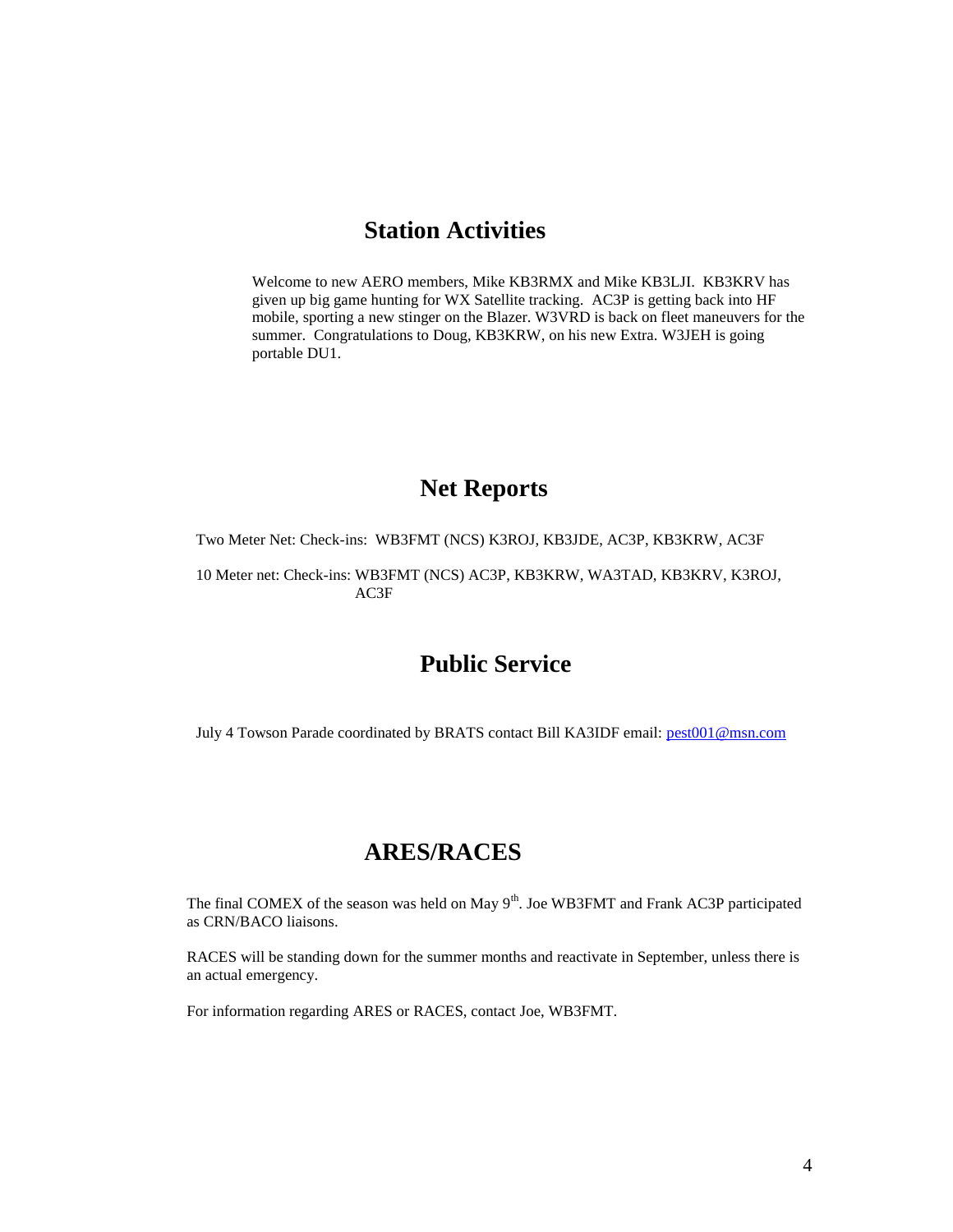## **SKYWARN NET QRT**

There have been reports that the Baltimore City/County Skywarn Net on 147.03 Mhz. is no longer active. The net has been run for many years by Hank, N3VMH. Hank said that the shutdown was due to a lack of check-ins during storm conditions.

## **VE Report**

A test session was held at White Marsh on May  $28<sup>th</sup>$  with five examinees. There were two upgrades to Extra and one upgrade to General. One passed the written General and received a C.S.C.E.

Thanks to KB3KRV, K3ROJ, AC3P, and KB3RMX for their help with this session.

Welcome to new Volunteer Examiners, Al K3ROJ and Mike KB3RMX.

## **COMING EVENTS**

Jun 21: TAKE YOUR HANDHELD TO WORK DAY (See June 2005 QST) Jun 22: 2 meter Net 147.24 Mhz Rpt. 8 p.m. Jun:24-26 FIELD DAY Camp Genyara Jun 29: 70 cm. Net 449.575 Mhz Rpt. 8 p.m.

Jul 6 : Meeting Coffman's 7:30 p.m. Jul 13: 10 meter Net 28.445 Mhz. 8 p.m. Jul 20: Meeting Coffman's 7:30 p.m. Jul 24: BRATS Hamfest Howard County Fairgrounds Jul 27: 2 meter Net 147.24 Mhz. RPT. 8. p.m. Jul 30: VE Testing White Marsh 1 p.m.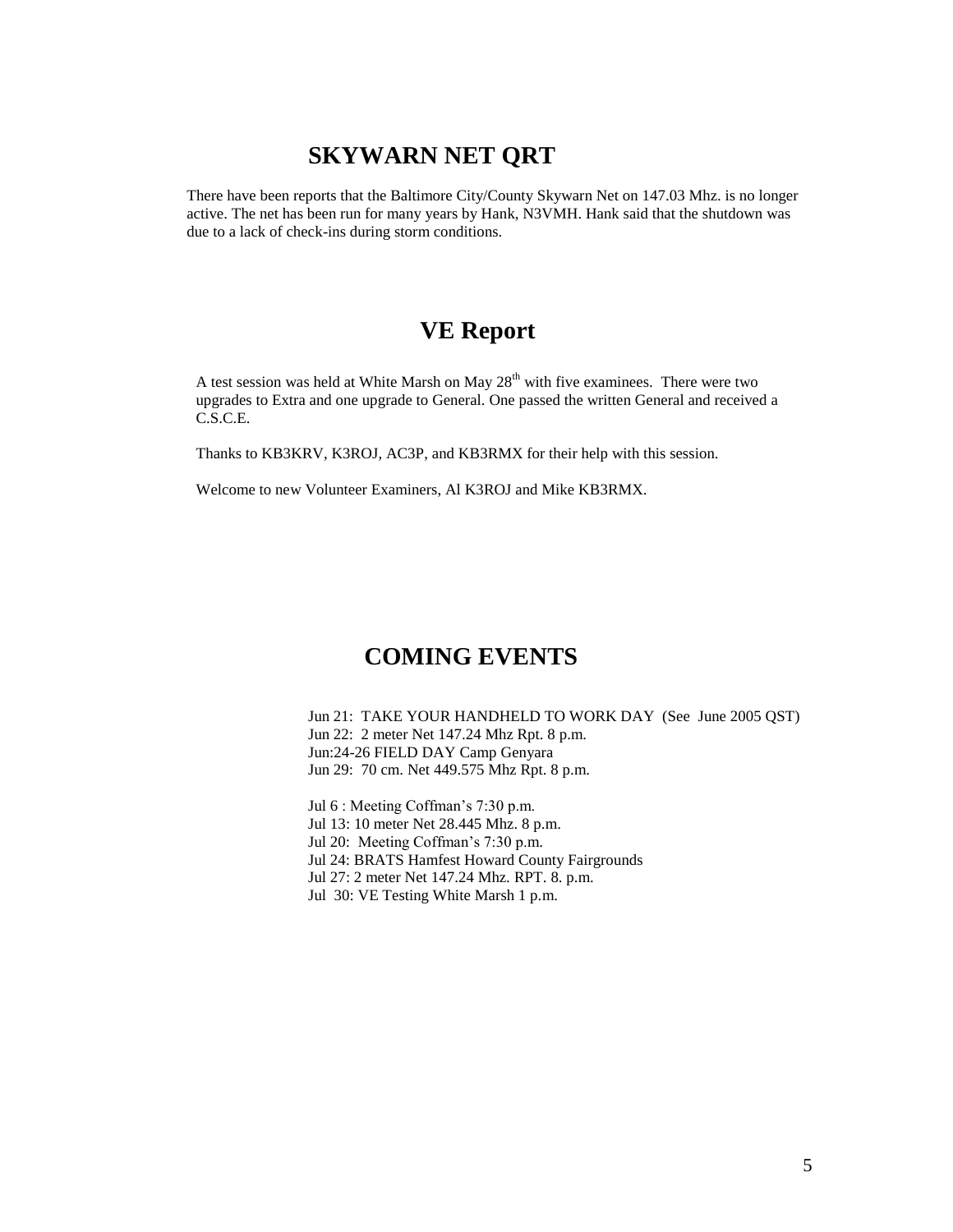## **Product Review**

### **The KB3KRV "Flying Squirrel" Key**



From its very beginning amateur radio has been a bastion of tinkerers and experimenters. From the ranks of hams have come the developers of Spark, CW, AM, FM. SSB, even cell phones. Into this fine tradition of 100 years entered Dave, KB3KRV who, with a few scraps of wood, metal, discarded springs and hardware revisited that tool of the early amateur, the telegraph key.

The KB3KRV "Flying Squirrel" keyer is a fine example of simplicity and utility.

In Dave's own words, " The arm and support bracket is 1/2 x 1/8 flat iron available at local hardware stores. The wood base was scrap from work, any type will work, does not have to be radiused off, just a personal touch. The rocker bearing was a brass rod 3/8 diameter bored with a 1/8 hole. Flat spot filed on one side to sit flat against iron arm, then silver soldered in place. The stroke limiting bolt and contact bolts were common bolts in a junk drawer. Tension spring: battery terminal from flashlight. My knob was custom made on my lathe using tooling from work but any old knob would do. Cabling is a 2 conductor (shield and center) mic cord."



*The underside of the "Flying Squirrel A side view*



Dave's creation was used for the Morse Code demonstration during the Hurricane Hunters visit with great success.